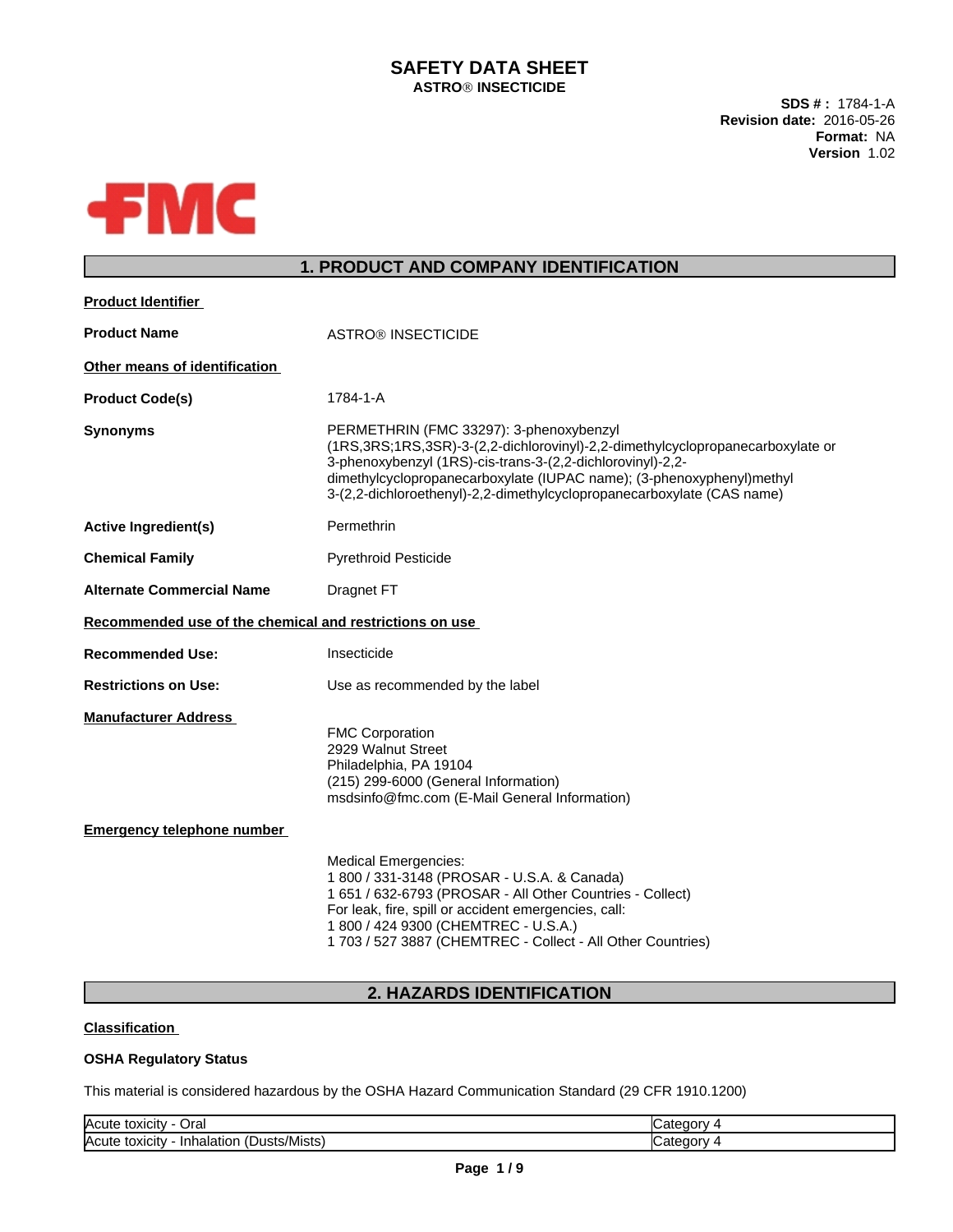### **ASTROÒ INSECTICIDE**

|                                                    | $\sqrt{2}$          |
|----------------------------------------------------|---------------------|
| Skin sensitization                                 | <b>ICategory 1B</b> |
| Specific target organ toxicity (single exposure)   | Category 2          |
| Specific target organ toxicity (repeated exposure) | Category 2          |
| Aspiration toxicity                                | Category            |

#### **GHS Label elements, including precautionary statements**

### **EMERGENCY OVERVIEW**

**Danger**

# **Hazard Statements**

H302 - Harmful if swallowed

- H304 May be fatal if swallowed and enters airways
- H317 May cause an allergic skin reaction
- H332 Harmful if inhaled
- H371 May cause damage to organs
- H373 May cause damage to organs through prolonged or repeated exposure



#### **Precautionary Statements - Prevention**

P264 - Wash face, hands and any exposed skin thoroughly after handling

- P270 Do not eat, drink or smoke when using this product
- P272 Contaminated work clothing should not be allowed out of the workplace
- P280 Wear protective gloves
- P260 Do not breathe dust/fume/gas/mist/vapors/spray

#### **Precautionary Statements - Response**

P321 - Specific treatment (see .? on this label)

- P308 + P311 If exposed or concerned: Call a POISON CENTER or doctor
- P302 + P352 IF ON SKIN: Wash with plenty of water and soap
- P333 + P313 If skin irritation or rash occurs: Get medical advice/attention
- P363 Wash contaminated clothing before reuse
- P304 + P340 IF INHALED: Remove person to fresh air and keep comfortable for breathing
- P312 Call a POISON CENTER or doctor if you feel unwell
- P301 + P310 IF SWALLOWED: Immediately call a POISON CENTER or doctor
- P331 Do NOT induce vomiting
- P330 Rinse mouth

#### **Precautionary Statements - Storage**

P405 - Store locked up

### **Precautionary Statements - Disposal**

P501 - Dispose of contents/container to an approved waste disposal plant

#### **Hazards not otherwise classified (HNOC)**

No hazards not otherwise classified were identified.

#### **Other Information**

Very toxic to aquatic life with long lasting effects. Causes mild skin irritation. May be harmful in contact with skin.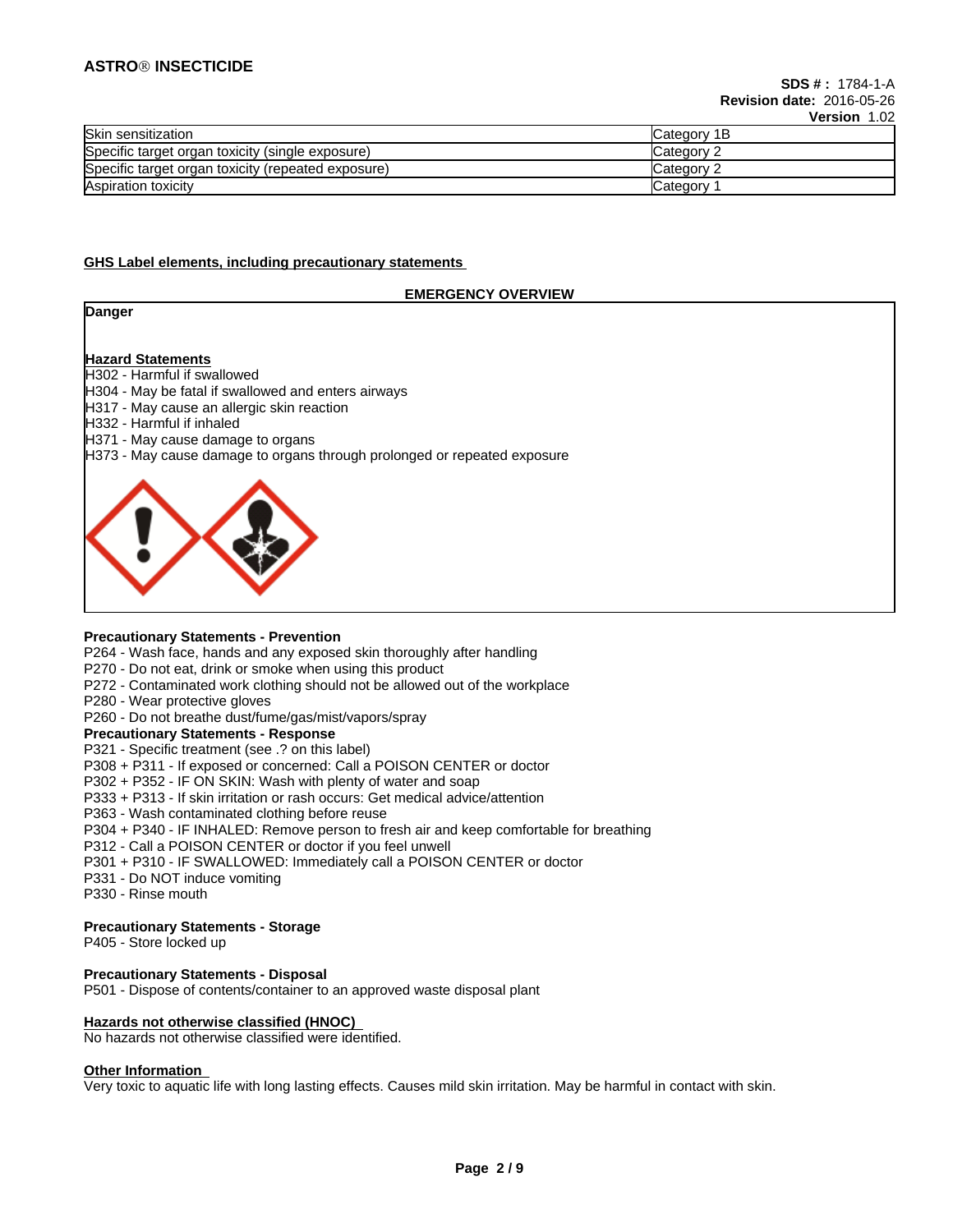# **3. COMPOSITION/INFORMATION ON INGREDIENTS**

**Chemical Family Pyrethroid Pesticide.** 

| <b>Chemical name</b>                            | <b>CAS-No</b> | Weight %  |
|-------------------------------------------------|---------------|-----------|
| Permethrin                                      | 52645-53-     | 36.8      |
| hydrotreated light<br>distillates.<br>Petroleum | 64742-47-8    | $10 - 20$ |
| .'-Biphenyl, bis(1-methylethyl)-                | 69009-90-     | 20-30     |

Synonyms are provided in Section 1.

|                                                                                                            | <b>4. FIRST AID MEASURES</b>                                                                                                                                                                                                                                                                                                     |
|------------------------------------------------------------------------------------------------------------|----------------------------------------------------------------------------------------------------------------------------------------------------------------------------------------------------------------------------------------------------------------------------------------------------------------------------------|
| <b>Eye Contact</b>                                                                                         | Hold eyes open and rinse slowly and gently with water for 15 to 20 minutes. Remove<br>contact lenses, if present, after the first 5 minutes, then continue rinsing eye. Call a poison<br>control center or doctor for further treatment advice.                                                                                  |
| <b>Skin Contact</b>                                                                                        | Take off contaminated clothing. Rinse skin immediately with plenty of water for 15-20<br>minutes. Call a poison control center or doctor for further treatment advice.                                                                                                                                                           |
| <b>Inhalation</b>                                                                                          | Move to fresh air. If person is not breathing, call 911 (within the U.S. and Canada) or an<br>ambulance, then give artificial respiration, preferably mouth-to-mouth if possible. Call a<br>poison control center or doctor for further treatment advice.                                                                        |
| <b>Ingestion</b>                                                                                           | Immediately call a poison control center or doctor Do not induce vomiting unless told to do<br>so by a poison control center or doctor Do not give any liquid to the person Do not give<br>anything by mouth to an unconscious person.                                                                                           |
| Most important symptoms and<br>effects, both acute and delayed                                             | Central nervous system effects.                                                                                                                                                                                                                                                                                                  |
| Indication of immediate medical<br>attention and special treatment<br>needed, if necessary                 | This product is a pyrethroid. If large amounts have been ingested, the stomach and<br>intestines should be evacuated. Treatment is symptomatic and supportive. Digestible fats,<br>oils, or alcohol may increase absorption and so should be avoided. Contains petroleum<br>distillate. Vomiting may cause aspiration pneumonia. |
|                                                                                                            | <b>5. FIRE-FIGHTING MEASURES</b>                                                                                                                                                                                                                                                                                                 |
| <b>Suitable Extinguishing Media</b>                                                                        | Foam. Carbon dioxide (CO <sub>2</sub> ). Dry chemical. Water spray or fog.                                                                                                                                                                                                                                                       |
| <b>Specific Hazards Arising from the</b><br>Chemical                                                       | Combustible liquid                                                                                                                                                                                                                                                                                                               |
| <b>Explosion data</b><br><b>Sensitivity to Mechanical Impact</b><br><b>Sensitivity to Static Discharge</b> | Not sensitive.<br>Not sensitive.                                                                                                                                                                                                                                                                                                 |
| Protective equipment and<br>precautions for firefighters                                                   | As in any fire, wear self-contained breathing apparatus and full protective gear. Isolate fire<br>area. Evaluate downwind.                                                                                                                                                                                                       |
|                                                                                                            | <b>6. ACCIDENTAL RELEASE MEASURES</b>                                                                                                                                                                                                                                                                                            |
| <b>Personal Precautions</b>                                                                                | Isolate and post spill area. Remove all sources of ignition. Wear suitable protective clothing,<br>gloves and eye/face protection. For personal protection see section 8.                                                                                                                                                        |
| Other                                                                                                      | For further clean-up instructions, call FMC Emergency Hotline number listed in Section 1<br>"Product and Company Identification" above.                                                                                                                                                                                          |
| <b>Environmental Precautions</b>                                                                           | See Section 12 for additional Ecological Information.                                                                                                                                                                                                                                                                            |
| <b>Methods for Containment</b>                                                                             | Dike to prevent runoff. Absorb with earth, sand or other non-combustible material and<br>transfer to containers for later disposal.<br>Page 3/9                                                                                                                                                                                  |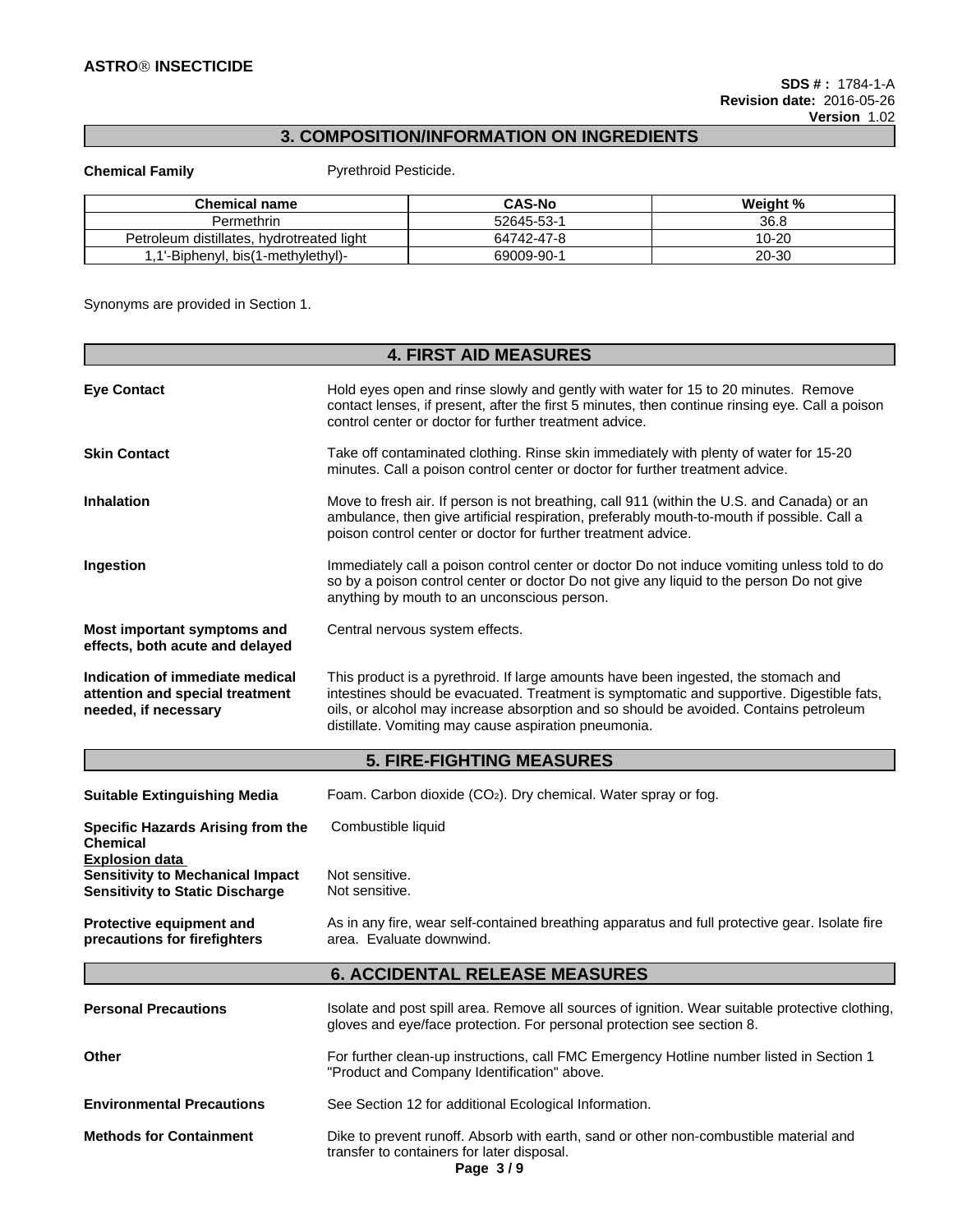**Methods for cleaning up** Clean and neutralize spill area, tools and equipment by washing with bleach water and soap. Absorb rinsate and add to the collected waste. Waste must be classified and labeled prior to recycling or disposal. Dispose of waste as indicated in Section 13.

## **7. HANDLING AND STORAGE**

| <b>Handling</b>       | Do not contaminate other pesticides, fertilizers, water, food, or feed by storage or disposal.                                                                                                           |
|-----------------------|----------------------------------------------------------------------------------------------------------------------------------------------------------------------------------------------------------|
| <b>Storage</b>        | Keep in a dry, cool and well-ventilated place. Keep away from open flames, hot surfaces<br>and sources of ignition. Keep out of reach of children and animals. Keep/store only in<br>original container. |
| Incompatible products | None known                                                                                                                                                                                               |

# **8. EXPOSURE CONTROLS/PERSONAL PROTECTION**

#### **Control parameters**

| <b>Chemical name</b>   | <b>British Columbia</b>    | Quebec | <b>Ontario TWAEV</b> | Alberta |
|------------------------|----------------------------|--------|----------------------|---------|
| Petroleum distillates. | TWA: 200 mg/m <sup>3</sup> |        |                      |         |
| hydrotreated light     | Skin                       |        |                      |         |
| $(64742 - 47 - 8)$     |                            |        |                      |         |

#### **Appropriate engineering controls**

**Engineering measures** Apply technical measures to comply with the occupational exposure limits. Ensure adequate ventilation, especially in confined areas. When working in confined spaces (tanks, containers, etc.), ensure that there is a supply of air suitable for breathing and wear the recommended equipment.

#### **Individual protection measures, such as personal protective equipment**

| <b>Eye/Face Protection</b>      | If there is a potential for exposure to particles which could cause eye discomfort, wear<br>chemical goggles.                                                                                                                                                                                                              |
|---------------------------------|----------------------------------------------------------------------------------------------------------------------------------------------------------------------------------------------------------------------------------------------------------------------------------------------------------------------------|
| <b>Skin and Body Protection</b> | Wear long-sleeved shirt, long pants, socks, and shoes.                                                                                                                                                                                                                                                                     |
| <b>Hand Protection</b>          | Protective gloves                                                                                                                                                                                                                                                                                                          |
| <b>Respiratory Protection</b>   | If exposure limits are exceeded or irritation is experienced, NIOSH/MSHA approved<br>respiratory protection should be worn. Respiratory protection must be provided in<br>accordance with current local regulations.                                                                                                       |
| <b>Hygiene measures</b>         | Clean water should be available for washing in case of eye or skin contamination. Wash<br>skin prior to eating, drinking, chewing gum or using tobacco. Shower or bathe at the end of<br>working. Remove and wash contaminated clothing before re-use. Launder work clothing<br>separately from regular household laundry. |
| <b>General information</b>      | If the product is used in mixtures, it is recommended that you contact the appropriate<br>protective equipment suppliers.                                                                                                                                                                                                  |

# **9. PHYSICAL AND CHEMICAL PROPERTIES**

### **Information on basic physical and chemical properties**

| Appearance            | Amber Liquid      |
|-----------------------|-------------------|
| <b>Physical State</b> | Liauid            |
| Color                 | Amber             |
| Odor                  | Faint hydrocarbon |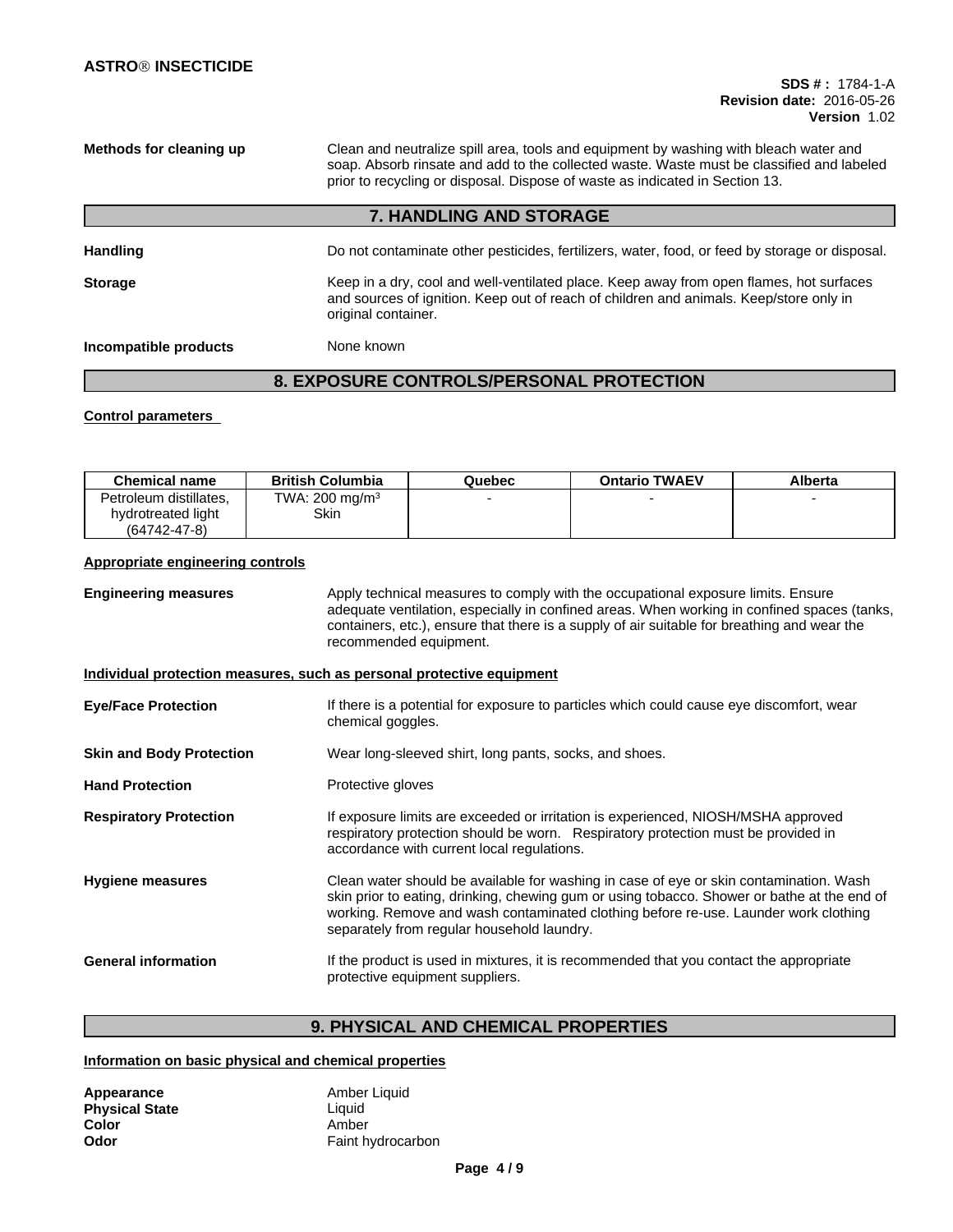### **ASTROÒ INSECTICIDE**

**Odor threshold** No information available **pH** 3.75 **Melting point/freezing point** Not applicable<br> **Boiling Point/Range** No information **Boiling Point/Range No information available**<br> **Flash point Point** 82.2 °C / 179.96 °F T **Flash point**<br> **Evaporation Rate Rate Rate Rate Rate No** information available **Flammability (solid, gas)** No information available **Flammability Limit in Air Upper flammability limit:** No information available<br> **Lower flammability limit:** No information available **Lower flammability limit: Vapor pressure No information available**<br> **Vapor density No information available Vapor density**<br> **Density**<br> **Density**<br>  $8.61$  Ib/gal **Specific gravity 5 and 1.033 @ 20 °C 1.033 @ 20 °C 1.033 @ 20 °C 1.033 @ 20 °C 1.033 @ 20 °C 1.033 @ 20 °C 1.033 @ 20 °C 1.066 °C 1.066 °C 1.066 °C 1.066 °C 1.066 °C 1.066 °C 1.066 °C 1.066 °C 1.066 °C 1.066 °C 1.066 °C 1 Water solubility**<br> **Solubility in other solvents**<br>
No information available **Solubility in other solvents Partition coefficient** No information available **Autoignition temperature** No information available **Decomposition temperature** No information available **Viscosity, kinematic** No information available<br> **Viscosity, dynamic** No information available **Viscosity, dynamic**<br> **Explosive properties**<br>
No information available **Explosive properties** No information available<br> **Oxidizing properties** No information available **Oxidizing properties**<br> **Molecular weight** No information available<br>
No information available **Bulk density** No information available

No information available<br>No information available 8.61 lb/gal<br>1.033 @ 20 °C **No information available**  **SDS # :** 1784-1-A

**Version** 1.02

**Revision date:** 2016-05-26

## **10. STABILITY AND REACTIVITY**

| <b>Reactivity</b>                                                                                                                | None under normal use conditions                                                                                                                                                                                |
|----------------------------------------------------------------------------------------------------------------------------------|-----------------------------------------------------------------------------------------------------------------------------------------------------------------------------------------------------------------|
| <b>Chemical Stability</b><br>Possibility of Hazardous Reactions None under normal processing.<br><b>Hazardous polymerization</b> | Stable under recommended storage conditions.<br>Hazardous polymerization does not occur.                                                                                                                        |
| <b>Conditions to avoid</b><br>Incompatible materials                                                                             | Excessive heat, Extreme risk of explosion by shock, friction, fire or other sources of ignition<br>None known.<br>Hazardous Decomposition Products Chlorine, Hydrogen chloride, Carbon oxides (COx), Aldehydes. |

## **11. TOXICOLOGICAL INFORMATION**

**Product Information**

| LD50 Oral                         | 998 mg/kg (rat)               |
|-----------------------------------|-------------------------------|
| <b>LD50 Dermal</b>                | $> 2002$ 2,000 mg/kg (rabbit) |
| <b>LC50 Inhalation</b>            | $> 4.3$ mg/L 4 hr (rat)       |
| Serious eye damage/eye irritation | Mildly irritating.            |
| <b>Skin corrosion/irritation</b>  | Moderately irritating.        |
| <b>Sensitization</b>              | Sensitizer                    |

## **Information on toxicological effects**

| <b>Symptoms</b> | Large toxic doses of the formulated product, administered by ingestion to animals,<br>produced central nervous system effects with symptoms that include hypersensitivity to<br>touch and sound, tremors, and clonic convulsions. Overexposure via inhalation produced<br>symptoms such as squinting eyes, irregular and rattling breathing, and ataxia. |
|-----------------|----------------------------------------------------------------------------------------------------------------------------------------------------------------------------------------------------------------------------------------------------------------------------------------------------------------------------------------------------------|
|                 | Delayed and immediate effects as well as chronic effects from short and long-term exposure                                                                                                                                                                                                                                                               |

| <b>Chronic toxicity</b> | Effects are expected to be similar to those that are seen with acute toxicity.   |
|-------------------------|----------------------------------------------------------------------------------|
| Mutagenicity            | Permethrin: Not genotoxic in laboratory studies.                                 |
| Carcinogenicity         | Permethrin: Evidence of tumors in mice but is not considered relevant to humans. |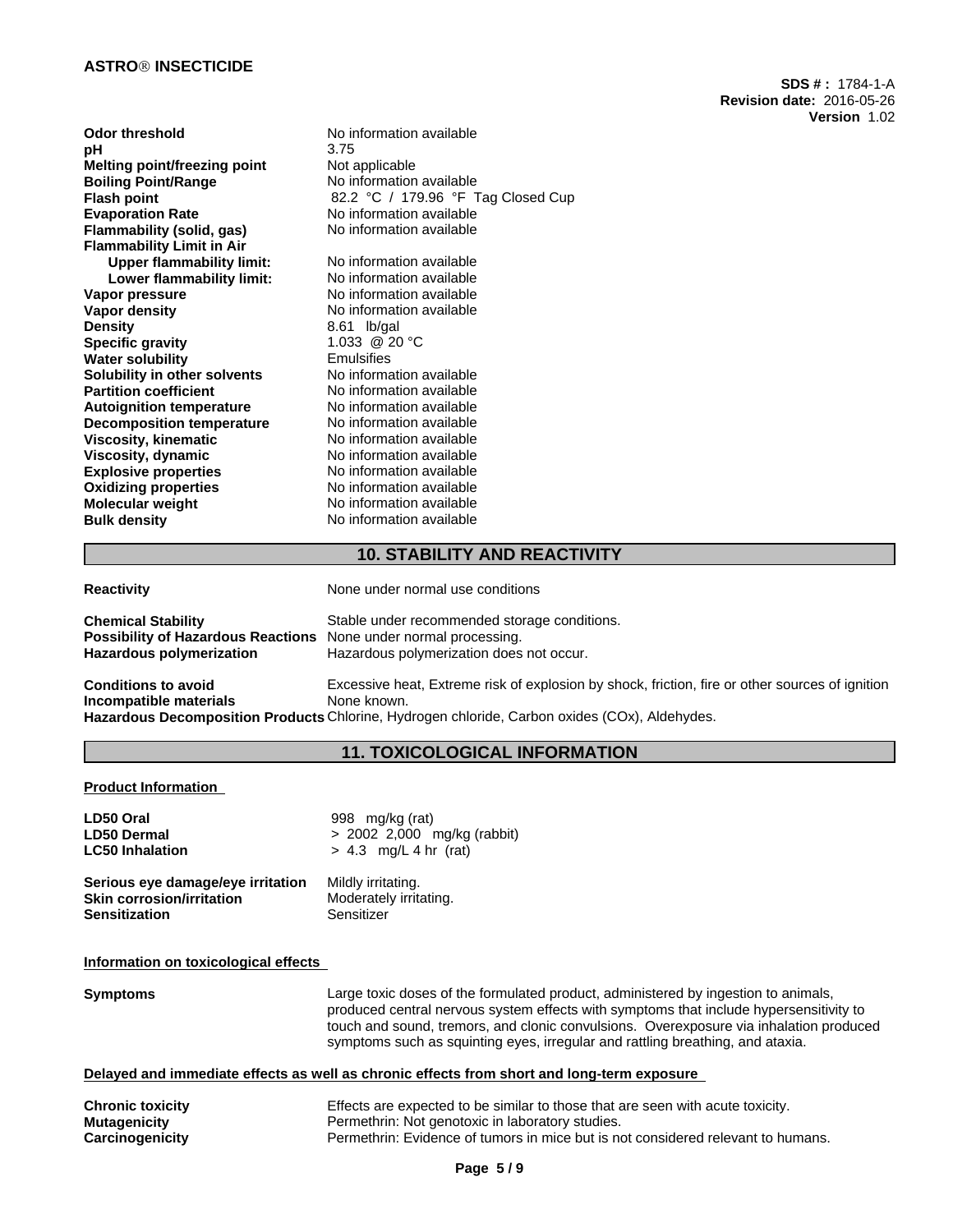### **SDS # :** 1784-1-A **Revision date:** 2016-05-26

**Version** 1.02

| Observational property          | 50011         | 1000                                                                                        | <b>NITD</b> | $\sim$ $\sim$ |
|---------------------------------|---------------|---------------------------------------------------------------------------------------------|-------------|---------------|
| <b>Aspiration hazard</b>        |               | Potential for aspiration if swallowed.                                                      |             |               |
|                                 |               | with no signs of histopathology.                                                            |             |               |
| <b>Neurological effects</b>     |               | Permethrin: Clinical signs of neurotoxicity include altered motor activity and FOB effects, |             |               |
| <b>Target organ effects</b>     |               | Permethrin: Central Nervous System (CNS).                                                   |             |               |
|                                 | organs below. |                                                                                             |             |               |
| <b>STOT</b> - repeated exposure |               | May cause damage to organs through prolonged or repeated exposure. See listed target        |             |               |
| <b>STOT - single exposure</b>   |               | May cause damage to organs. See listed target organs below.                                 |             |               |
| <b>Developmental toxicity</b>   |               | Permethrin: Not teratogenic in animal studies.                                              |             |               |
|                                 |               |                                                                                             |             |               |
| <b>Reproductive toxicity</b>    |               | Permethrin: No toxicity to reproduction in animal studies.                                  |             |               |
|                                 |               | with no signs of histopathology.                                                            |             |               |
| <b>Neurological effects</b>     |               | Permethrin: Clinical signs of neurotoxicity include altered motor activity and FOB effects, |             |               |
|                                 |               |                                                                                             |             |               |

| Chemical name | <b>ACGIH</b> | <b>IARC</b> | <b>ALTO</b><br>14 L | <b>OCUA</b><br>оэпл |
|---------------|--------------|-------------|---------------------|---------------------|
| Permethrin    |              | Group,      |                     |                     |
| 52645-53-     |              |             |                     |                     |

*IARC (International Agency for Research on Cancer) Group 3 - Not classifiable as to its carcinogenicity to humans*

# **12. ECOLOGICAL INFORMATION**

### **Ecotoxicity**

| Permethrin (52645-53-1) |                 |                |        |           |
|-------------------------|-----------------|----------------|--------|-----------|
| Active Ingredient(s)    | <b>Duration</b> | <b>Species</b> | Value  | Units     |
| Permethrin              | 48 h EC50       | Crustacea      | 0.001  | mg/L      |
|                         | 72 h EC50       | Algae          | 0.0125 | mg/L      |
|                         | 96 h LC50       | Fish           | 0.79   | $\mu$ g/L |
|                         | 21 d NOEC       | Crustacea      | 0.039  | $\mu$ g/L |
|                         | 96 hr NOEC      | Algae          | 0.9    | $\mu$ g/L |
|                         | 21 d NOEC       | Fish           | 0.3    | $\mu$ g/L |

| <b>Chemical name</b>                                       | <b>Toxicity to algae</b>                             | Toxicity to fish                                                                                                                                                                                                                                                       | Toxicity to daphnia and other<br>aquatic invertebrates                                            |
|------------------------------------------------------------|------------------------------------------------------|------------------------------------------------------------------------------------------------------------------------------------------------------------------------------------------------------------------------------------------------------------------------|---------------------------------------------------------------------------------------------------|
| Glyceral triacetate<br>102-76-1                            |                                                      | 48 h LC50: $= 170$ mg/L (Leuciscus<br>idus) static                                                                                                                                                                                                                     | 48 h EC50: $=$ 380 mg/L (Daphnia<br>magna)                                                        |
| Petroleum distillates, hydrotreated<br>light<br>64742-47-8 |                                                      | 96 h LC50: $= 2.2$ mg/L (Lepomis<br>macrochirus) static 96 h LC50: = $2.4$<br>mg/L (Oncorhynchus mykiss) static<br>96 h LC50: $=$ 45 mg/L (Pimephales<br>promelas) flow-through                                                                                        | 96 h LC50: = 4720 mg/L<br>(Den-dronereides heteropoda)                                            |
| 2-methylpropan-1-ol<br>78-83-1                             | 48 h EC50: = $230$ mg/L<br>(Desmodesmus subspicatus) | 96 h LC50: 1120 - 1520 mg/L<br>(Oncorhynchus mykiss)<br>flow-through 96 h LC50: 1370 -<br>1670 mg/L (Pimephales promelas)<br>flow-through 96 h LC50: 1480 -<br>1730 mg/L (Lepomis macrochirus)<br>flow-through 96 h LC50: $=$ 375 mg/L<br>(Pimephales promelas) static | 48 h EC50: 1070 - 1933 mg/L<br>(Daphnia magna) Static 48 h EC50:<br>$= 1300$ mg/L (Daphnia magna) |

| <b>Mobility</b>               | Permethrin: Immobile: Not expected to reach groundwater.                                  |
|-------------------------------|-------------------------------------------------------------------------------------------|
| <b>Bioaccumulation</b>        | Permethrin: The substance has a potential for bioconcentration.                           |
| Persistence and degradability | Permethrin: Moderately persistent. Does not readily hydrolyze. Not readily biodegradable. |

# **13. DISPOSAL CONSIDERATIONS**

| Waste disposal methods        | Pesticide wastes are toxic. Improper disposal of excess pesticide, spray mixture, or rinsate<br>is prohibited. If these wastes cannot be disposed of by use according to label instructions,<br>contact appropriate disposal authorities for guidance. |
|-------------------------------|--------------------------------------------------------------------------------------------------------------------------------------------------------------------------------------------------------------------------------------------------------|
| <b>Contaminated Packaging</b> | Containers must be disposed of in accordance with local, state and federal regulations.<br>Refer to the product label for container disposal instructions.<br>Page $6/9$                                                                               |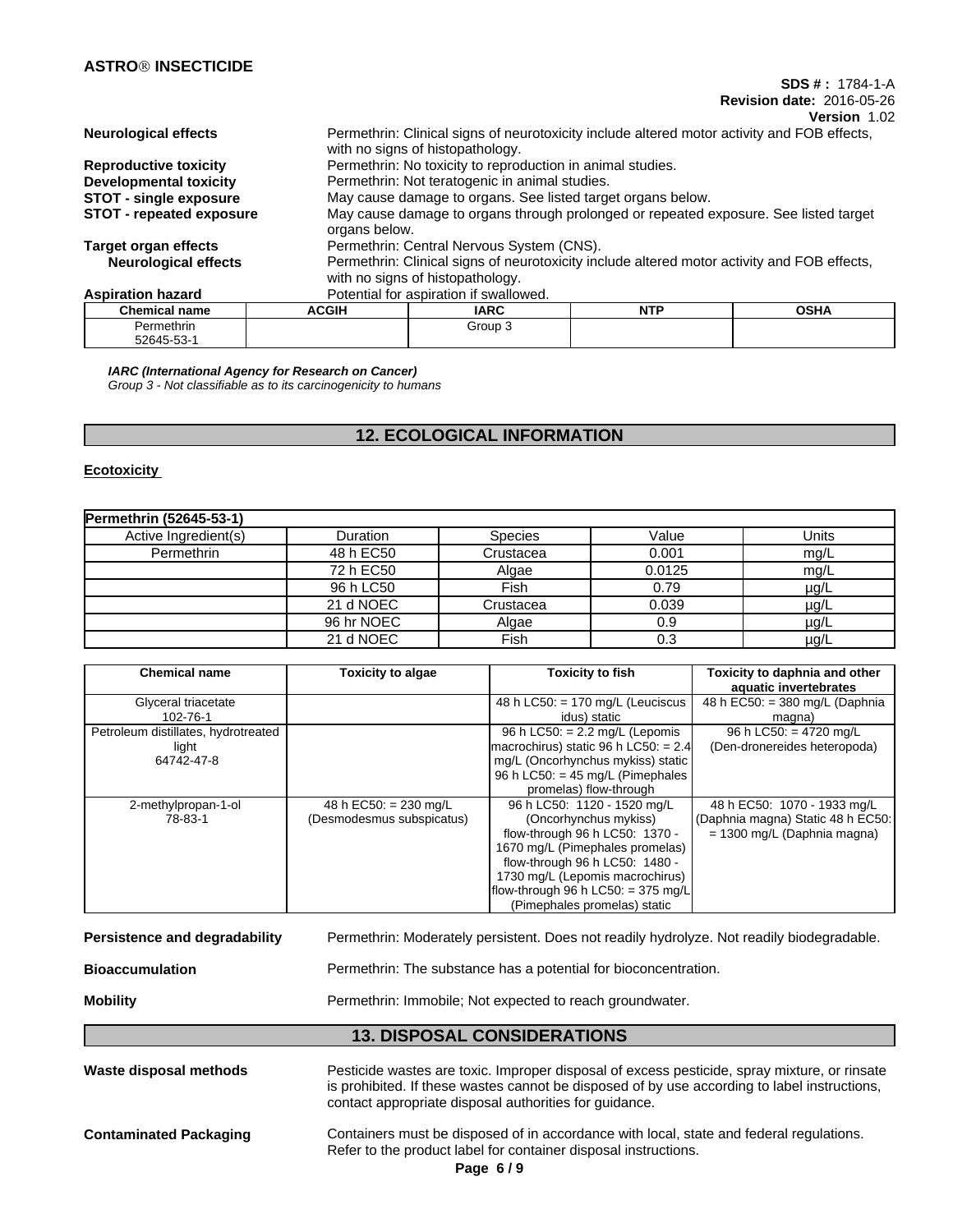| <b>Chemical name</b> | <b>RCRA</b> | <b>RCRA</b><br><b>Basis for Listing</b> | <b>RCRA - D Series Wastes</b> | <b>RCRA</b><br><b>U Series Wastes</b> |
|----------------------|-------------|-----------------------------------------|-------------------------------|---------------------------------------|
| 2-methylpropan-1-ol  | U140        | uded in waste streams:<br>-Inc          |                               | Гохіс waste<br>Hqnitable waste,       |
| 78-83-1              |             | F039<br>F005                            |                               |                                       |

# **14. TRANSPORT INFORMATION**

| <b>DOT</b>                                                                                                                                            | The classification below pertains to the shipment in bulk and non-bulk packaging:                                                                                                                                                                                                                                                            |
|-------------------------------------------------------------------------------------------------------------------------------------------------------|----------------------------------------------------------------------------------------------------------------------------------------------------------------------------------------------------------------------------------------------------------------------------------------------------------------------------------------------|
| UN/ID no<br><b>Proper Shipping Name</b><br><b>Hazard class</b><br><b>Packing Group</b><br><b>Description</b>                                          | NA1993<br>Combustible liquid, n.o.s<br>Combustible<br>$\mathbf{III}$<br>NA1993, Combustible liquid, n.o.s. (Aromatic hydrocarbons), III                                                                                                                                                                                                      |
| <b>TDG</b><br>UN/ID no<br><b>Proper Shipping Name</b><br><b>Hazard class</b><br><b>Packing Group</b><br><b>Marine Pollutant</b><br><b>Description</b> | Classification below is only applicable when shipped by vessel and is not applicable when<br>shipped by road or rail only.<br>UN3082<br>Environmentally hazardous substance, liquid, n.o.s.<br>9<br>$\mathbf{III}$<br>Permethrin.<br>UN3082, Environmentally hazardous substance, liquid, n.o.s. (permethrin), 9, PGIII, Marine<br>Pollutant |
| <b>ICAO/IATA</b>                                                                                                                                      |                                                                                                                                                                                                                                                                                                                                              |
| UN/ID no                                                                                                                                              | <b>UN3082</b>                                                                                                                                                                                                                                                                                                                                |
| <b>Proper Shipping Name</b>                                                                                                                           | Environmentally hazardous substance, liquid, n.o.s.                                                                                                                                                                                                                                                                                          |
| <b>Hazard class</b>                                                                                                                                   | 9                                                                                                                                                                                                                                                                                                                                            |
| <b>Packing Group</b>                                                                                                                                  | Ш                                                                                                                                                                                                                                                                                                                                            |
| <b>Description</b>                                                                                                                                    | UN3082, Environmentally hazardous substance, liquid, n.o.s. (permethrin), 9, PGIII, Marine<br>Pollutant                                                                                                                                                                                                                                      |
| <b>IMDG/IMO</b>                                                                                                                                       |                                                                                                                                                                                                                                                                                                                                              |
| UN/ID no                                                                                                                                              | <b>UN3082</b>                                                                                                                                                                                                                                                                                                                                |
| <b>Proper Shipping Name</b>                                                                                                                           | Environmentally hazardous substance, liquid, n.o.s.                                                                                                                                                                                                                                                                                          |
| <b>Hazard class</b>                                                                                                                                   | 9                                                                                                                                                                                                                                                                                                                                            |
| <b>Packing Group</b>                                                                                                                                  | Ш                                                                                                                                                                                                                                                                                                                                            |
| EmS No.                                                                                                                                               | $F-A, S-F$                                                                                                                                                                                                                                                                                                                                   |
| <b>Marine Pollutant</b>                                                                                                                               | Permethrin                                                                                                                                                                                                                                                                                                                                   |
| <b>Description</b>                                                                                                                                    | UN3082, Environmentally hazardous substance, liquid, n.o.s. (permethrin), 9, PGIII, Marine<br>Pollutant                                                                                                                                                                                                                                      |
|                                                                                                                                                       |                                                                                                                                                                                                                                                                                                                                              |

# **15. REGULATORY INFORMATION**

# **U.S. Federal Regulations**

### **SARA 313**

Section 313 of Title III of the Superfund Amendments and Reauthorization Act of 1986 (SARA). This product contains a chemical or chemicals which are subject to the reporting requirements of the Act and Title 40 of the Code of Federal Regulations, Part 372:

| <b>Chemical name</b>     | <b>CAS-No</b> | Weight % | <b>SARA 313</b><br>Threshold,<br>Values % |
|--------------------------|---------------|----------|-------------------------------------------|
| 52645-53-1<br>Permethrin | 52645-53-     | 36.8     |                                           |

# **SARA 311/312 Hazard Categories**

| Acute health hazard               | Yes |
|-----------------------------------|-----|
| <b>Chronic health hazard</b>      | Yes |
| Fire hazard                       | Yes |
| Sudden release of pressure hazard | N٥  |
| <b>Reactive Hazard</b>            | No  |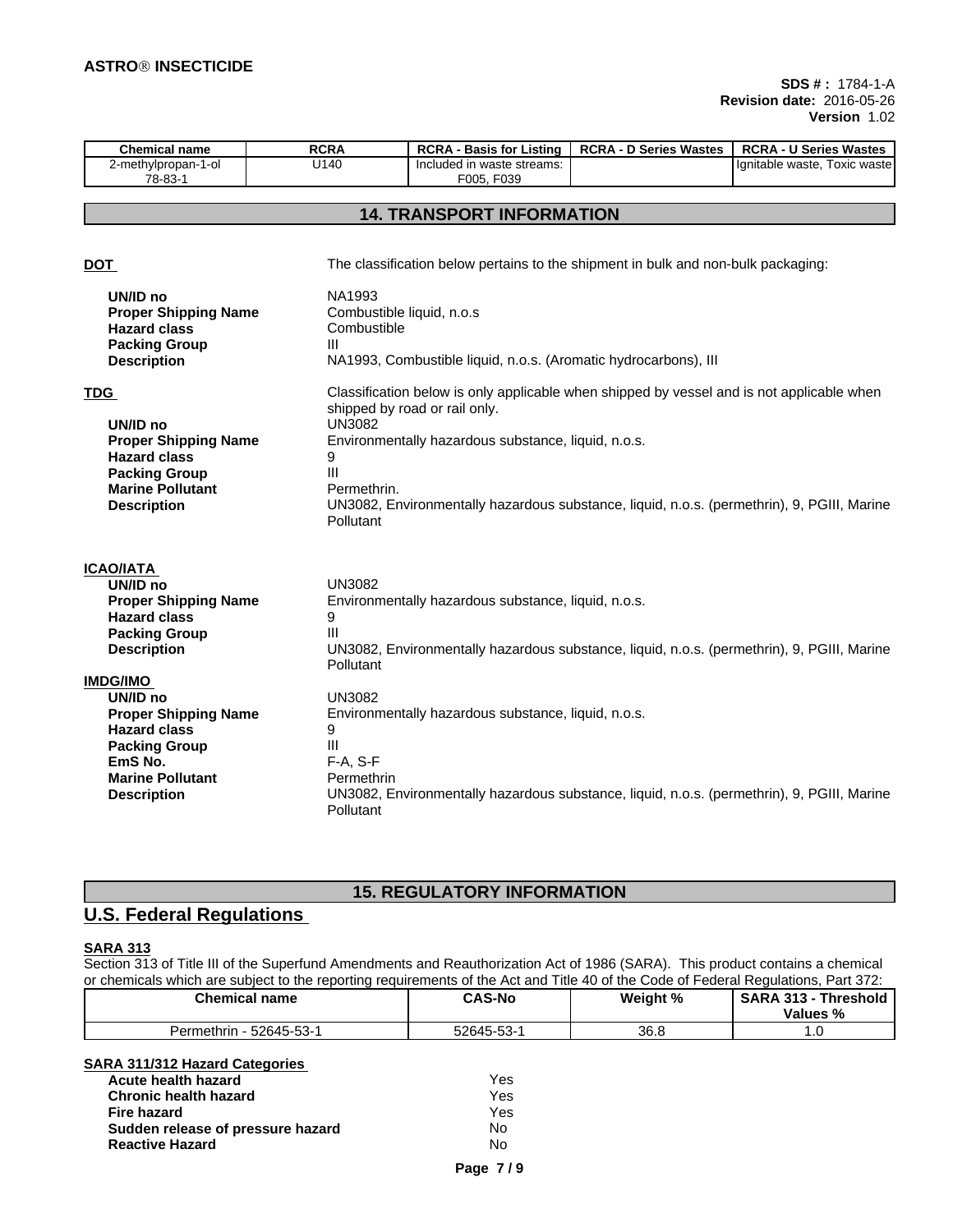## **Clean Water Act**

This product does not contain any substances regulated as pollutants pursuant to the Clean Water Act (40 CFR 122.21 and 40 CFR 122.42)

#### **CERCLA**

This material, as supplied, contains one or more substances regulated as a hazardous substance under the Comprehensive Environmental Response Compensation and Liability Act (CERCLA) (40 CFR 302):

| <b>Chemical name</b> | <b>Hazardous Substances RQs</b> | <b>Extremely Hazardous Substances</b><br>RQs |
|----------------------|---------------------------------|----------------------------------------------|
| 2-methylpropan-1-ol  | 5000 lb                         |                                              |
| 78-83-1              | 2270 kg                         |                                              |

*FIFRA Information*

This chemical is a pesticide product registered by the Environmental Protection Agency and is subject to certain labeling requirements under federal pesticide law. These requirements differ from the classification criteria and hazard information required for safety data sheets, and for workplace labels of non-pesticide chemicals. Following is the hazard information as *required on the pesticide label:*

*CAUTION*

Harmful if swallowed. Harmful if absorbed through the skin. Prolonged or frequent skin contact may cause allergic reactions in *some individuals.*

*This product is extremely toxic to fish and aquatic invertebrates.*

# **US State Regulations**

### **California Proposition 65**

This product does not contain any Proposition 65 chemicals.

### **U.S. State Right-to-Know Regulations**

| <b>Chemical name</b>    | <b>Now</b><br>Jersev<br>יי י | . | 'anıa |
|-------------------------|------------------------------|---|-------|
| ermethrır<br>$J \cap r$ |                              |   |       |
| 72645.53<br>ບປ          |                              |   |       |

## **International Inventories**

| <b>Chemical name</b>                                       | <b>TSCA</b><br>(United)<br>States) | <b>DSL</b><br>(Canada) | <b>EINECS/ELINC</b><br>S (Europe) | <b>ENCS</b><br>(Japan) | China<br>(IECSC) | KECL (Korea) | <b>PICCS</b><br>(Philippines) | <b>AICS</b><br>(Australia) |
|------------------------------------------------------------|------------------------------------|------------------------|-----------------------------------|------------------------|------------------|--------------|-------------------------------|----------------------------|
| Permethrin<br>52645-53-1                                   |                                    |                        | Χ                                 | v<br>⌒                 |                  | v<br>∧       |                               | $\checkmark$<br>⋏          |
| Petroleum distillates,<br>hydrotreated light<br>64742-47-8 | X                                  |                        | х                                 |                        | ∧                | v<br>⋏       |                               | v<br>⋏                     |
| 1,1'-Biphenyl,<br>bis(1-methylethyl)-<br>69009-90-1        | X                                  |                        | х                                 |                        |                  |              |                               |                            |

**Mexico - Grade** Moderate risk, Grade 2

**WHMIS Hazard Class** D2B - Toxic materials